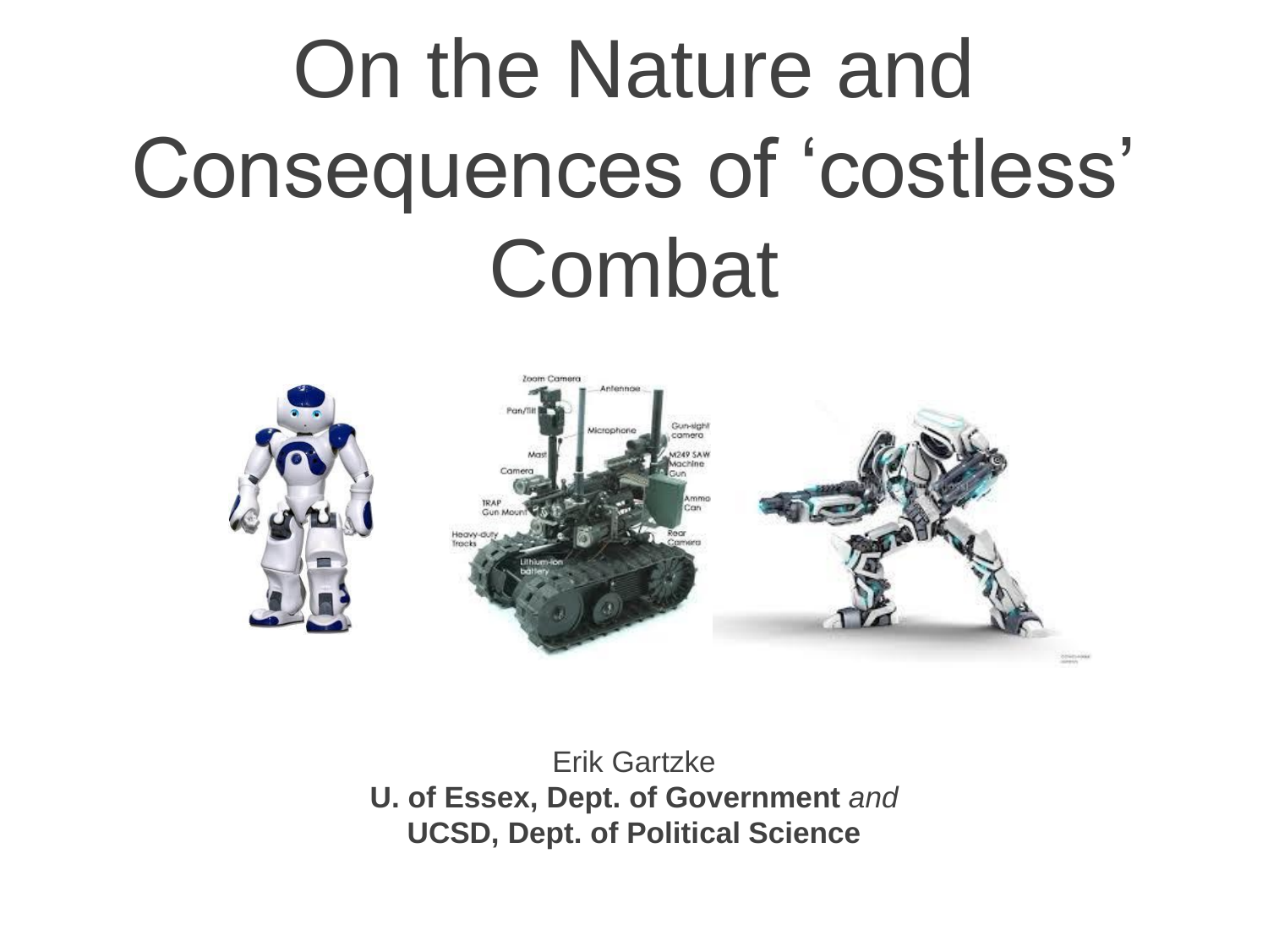

- Disclaimers:
	- I am not a military technologist or an expert on military affairs generally (I am a logician/political scientist).
	- No special or insider knowledge: "It is tough to make predictions, especially about the future" — Yogi Berra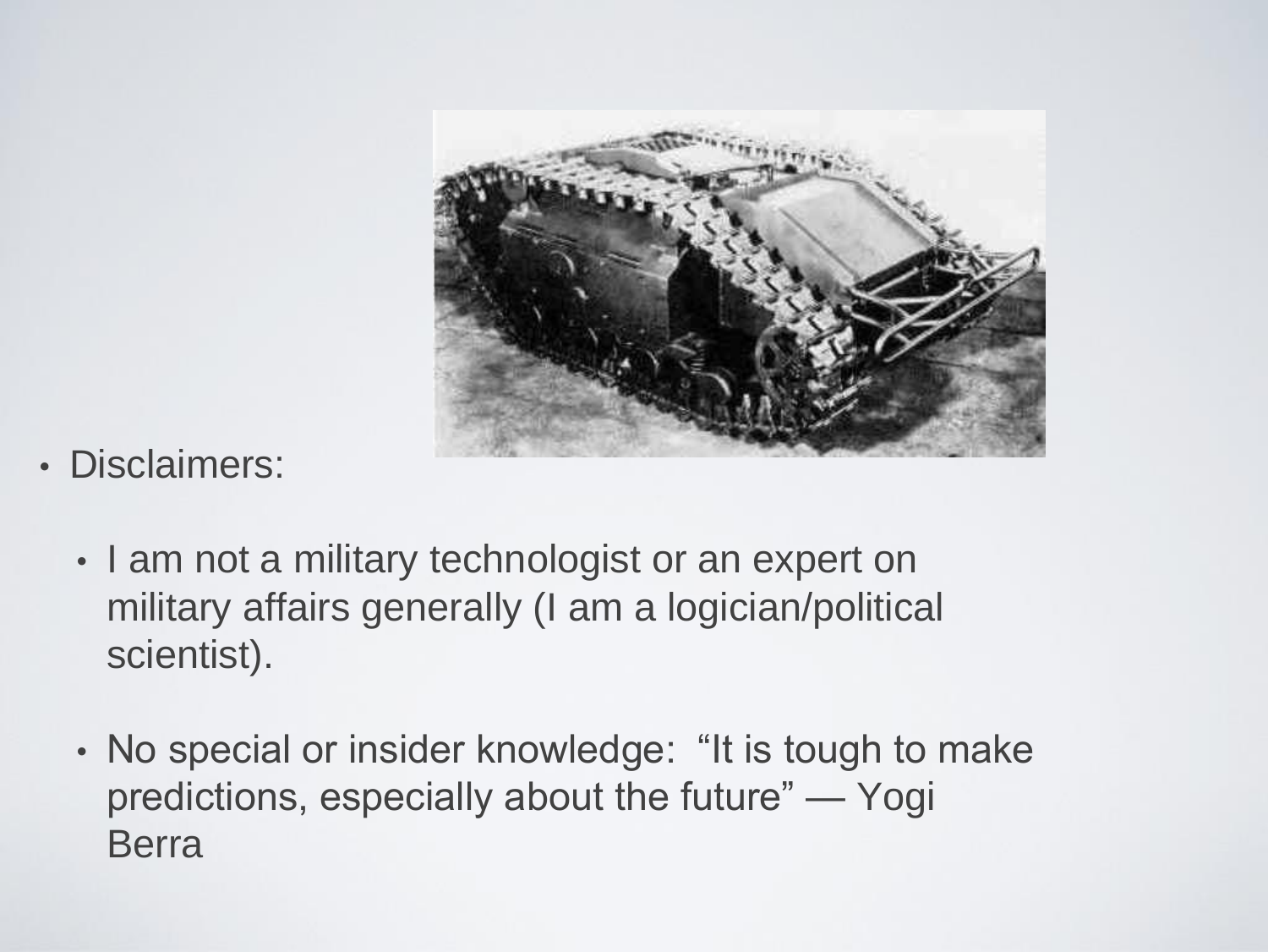#### Introduction

- Speculation exists about the effects of technology on war
- Little attention to understanding how new modes of combat intersect with established motives for using force.
- I explore the political dimensions of automated conflict.
	- Premise: use continuity in political processes to assist in predicting the effects of technology on war fighting*.*
	- Apply existing insights about the causes and nature of war to the (predictable) aspects of military automation.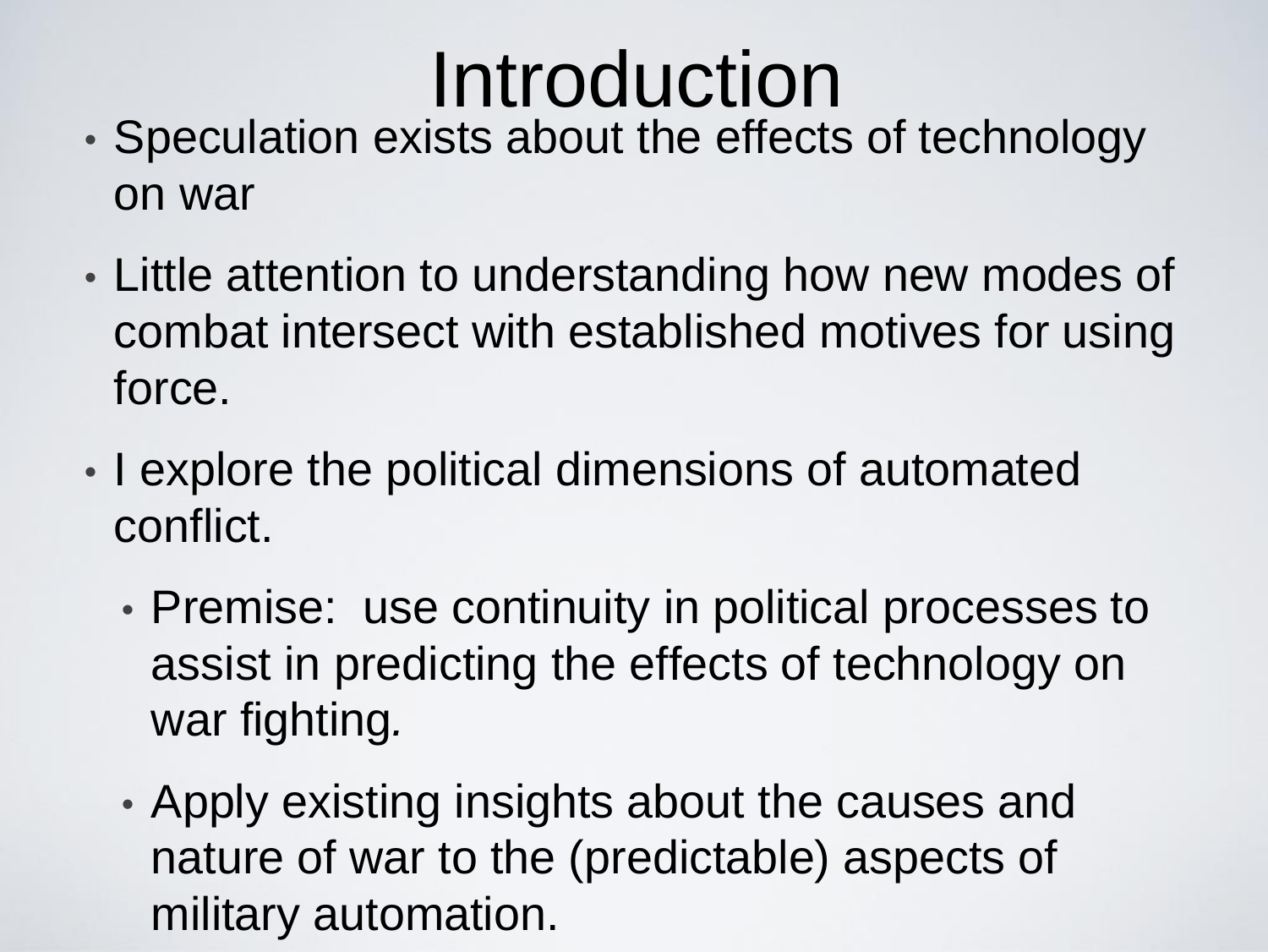

- "We're entering an era in which unmanned vehicles of all kinds will take on greater importance – in space, on land, in the air, and at sea" — George W. **Bush**
- "The purpose of these actions [using RPVs] is to mitigate threats to U.S. persons' lives" — John O. Brennan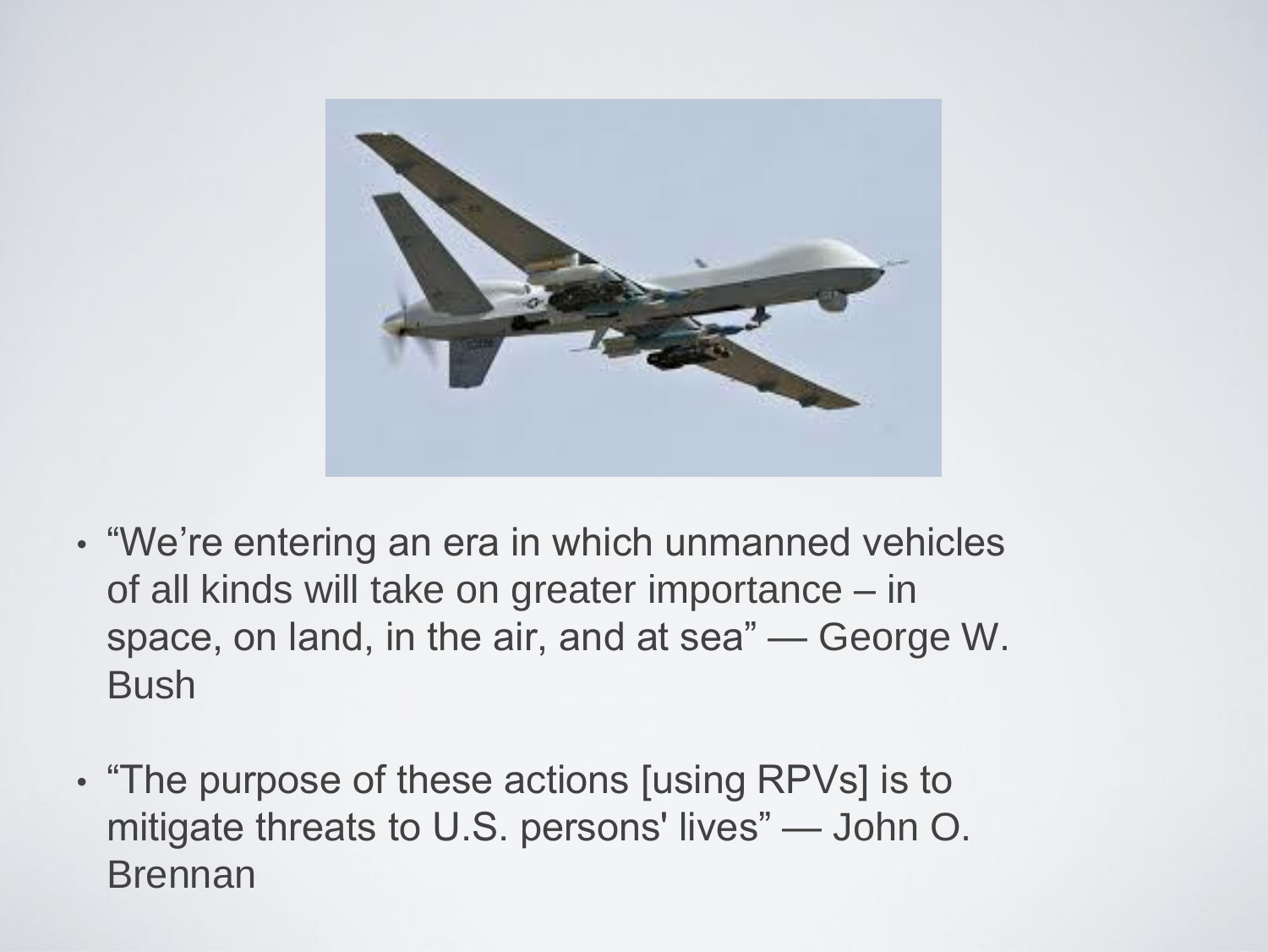#### Capital, Labor and War

- War is labor intensive.
	- Some thinking is required, even with machines (actually mechanization of war increases need for brain input).
		- Technology seeks to increase the lethality, accuracy or range of harm or augment protection from harm.
			- Increasing lethality/accuracy/range, augments incentive to move humans off the battlefield
				- Norm of not aiming at civilians
				- Most combatant casualties caused by indirect fires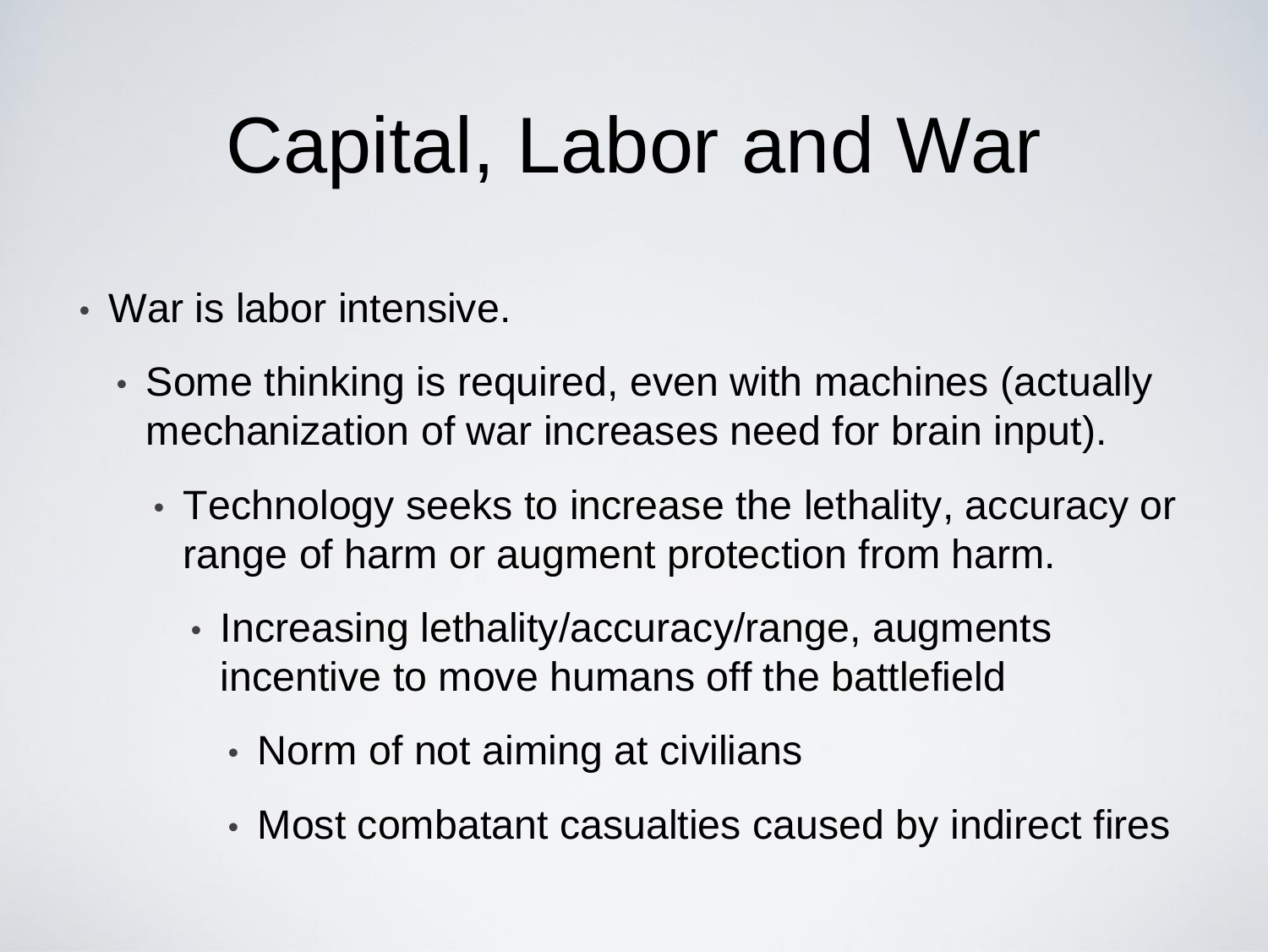## Capital, Labor and War II

- Substitution of capital for labor is thus incomplete.
	- Historically can't get all humans off the battlefield
	- Attempts to minimize human exposure to harm just emphasize the societal value of human beings.
		- Increased appeal of targeting human combatants (Mogadishu, enemy "firing at the ramparts")
		- Logical extreme "little wars" (ubiquitous, unstable).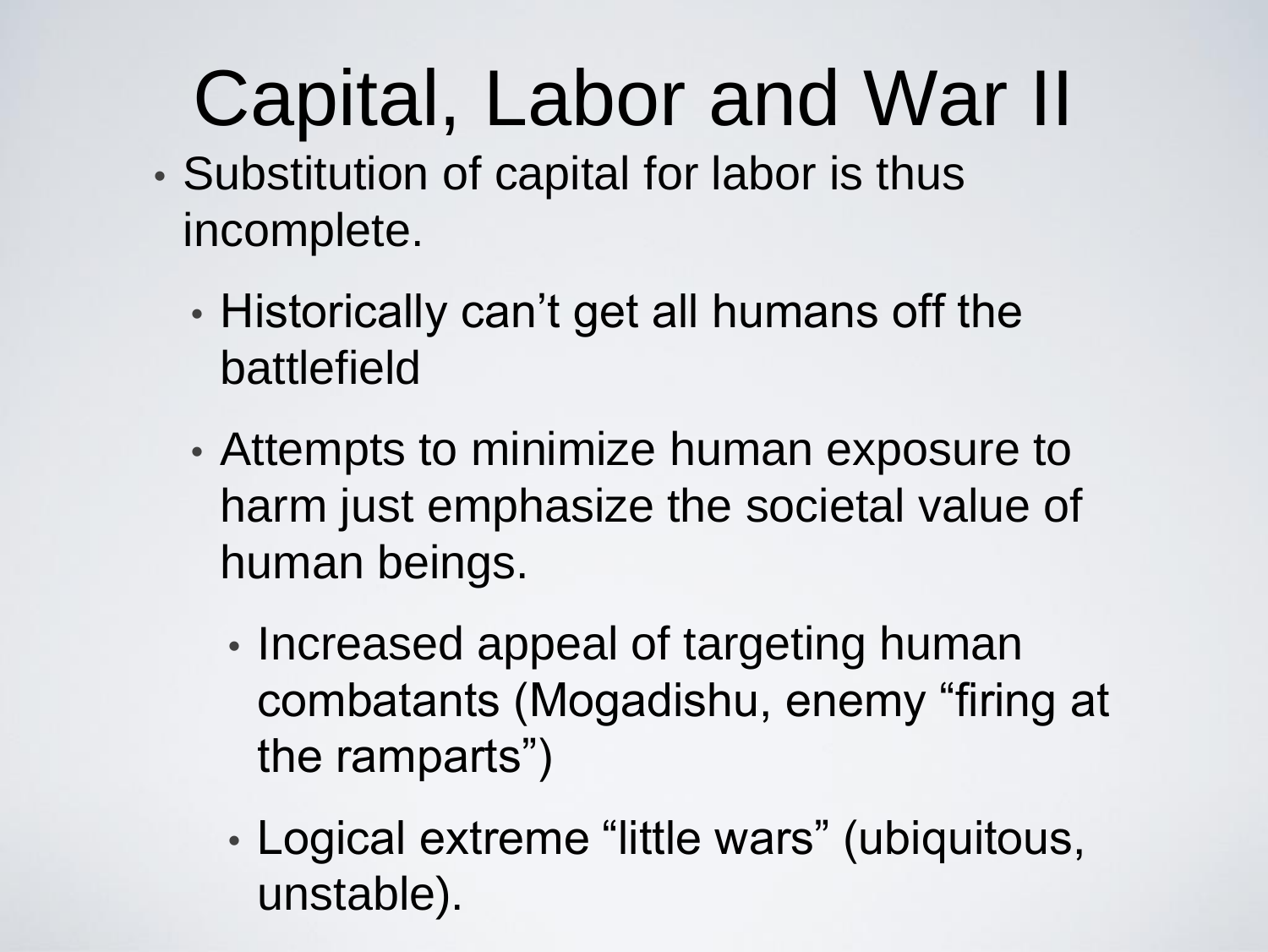## Military automation

- What happens when capital finally begins to substitute for brain, rather than brawn, on the battlefield?
	- Military automation allows humans on one or both sides to work remotely, or possibly not involved at all.
	- Would appear to benefit technological power (it does).
		- However, there are also non-intuitive consequences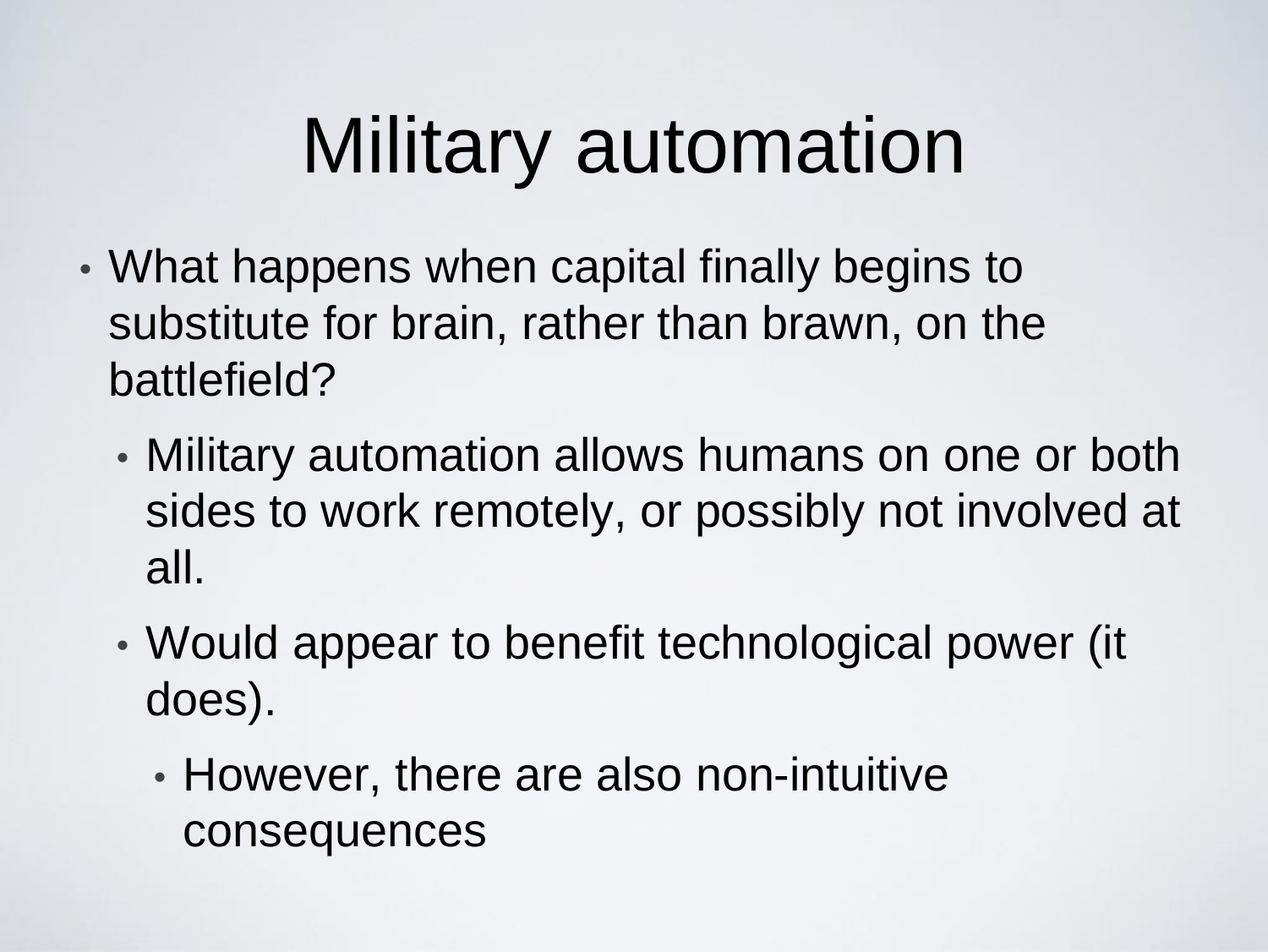## The Frequency of Warfare

- Technological shocks that have obvious consequences for the battlefield should tend to change where nations fight, or what they fight over, rather than whether they fight.
	- "Common conjecture effect" relates to origins of war.
	- Implies that biggest effect of automation may be to produce a rise in "brush wars" (asymmetric powers) and "undeclared" or "limited wars" (symmetric powers).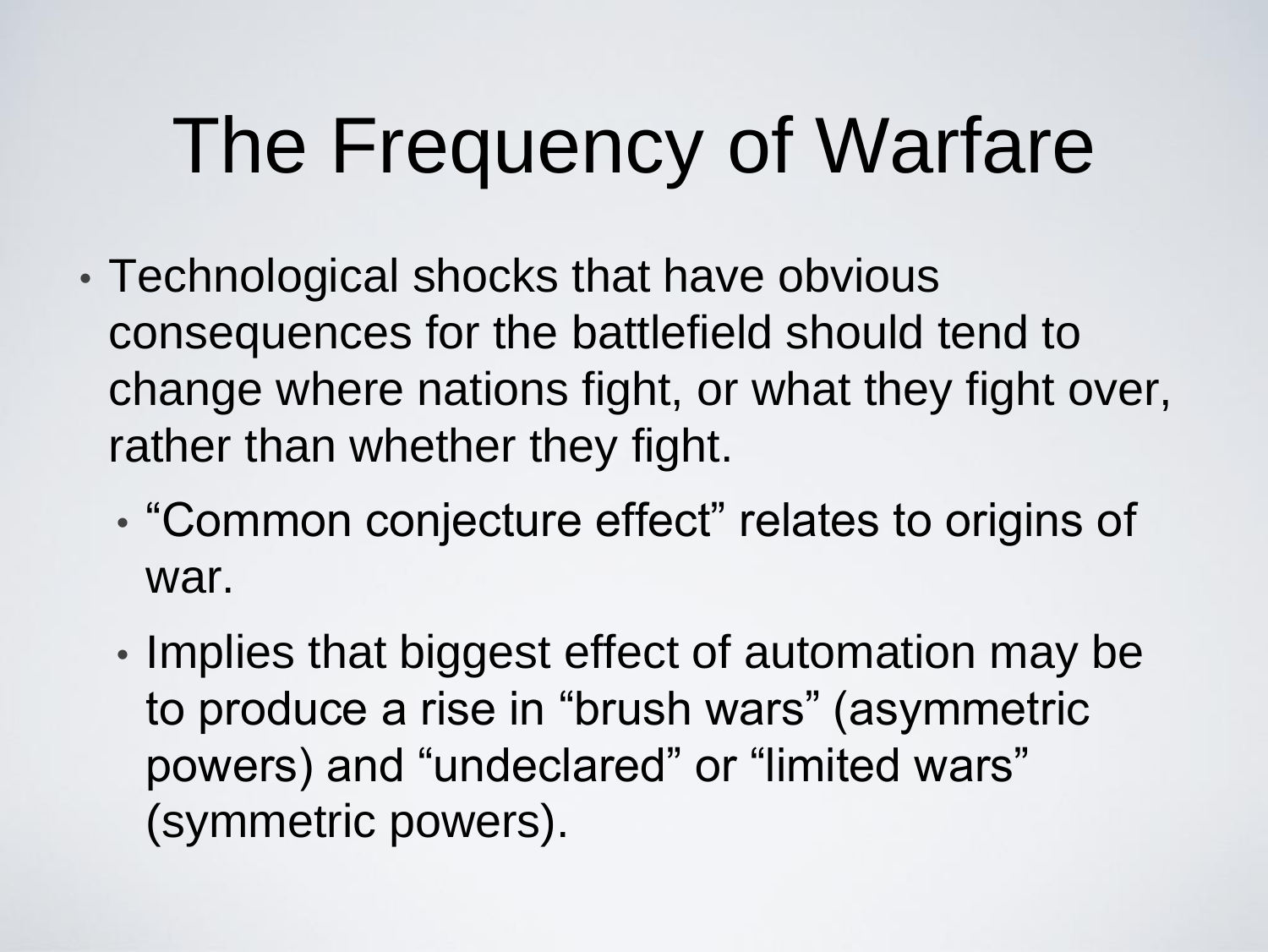#### Casualties

- Myth that automation will make war "costless"
	- Costless war does not serve the purposes of war
		- Harm (prospective and retrospective): punishment vs. denial strategies in offense/defense and deterrence.
		- Tendency will be to attempt to re-assert human cost
			- Asymmetric war: Terrorism and other offbattlefield aggression, initiated by less technological actor.
			- Symmetric war: Targeting enemy "noncombatants."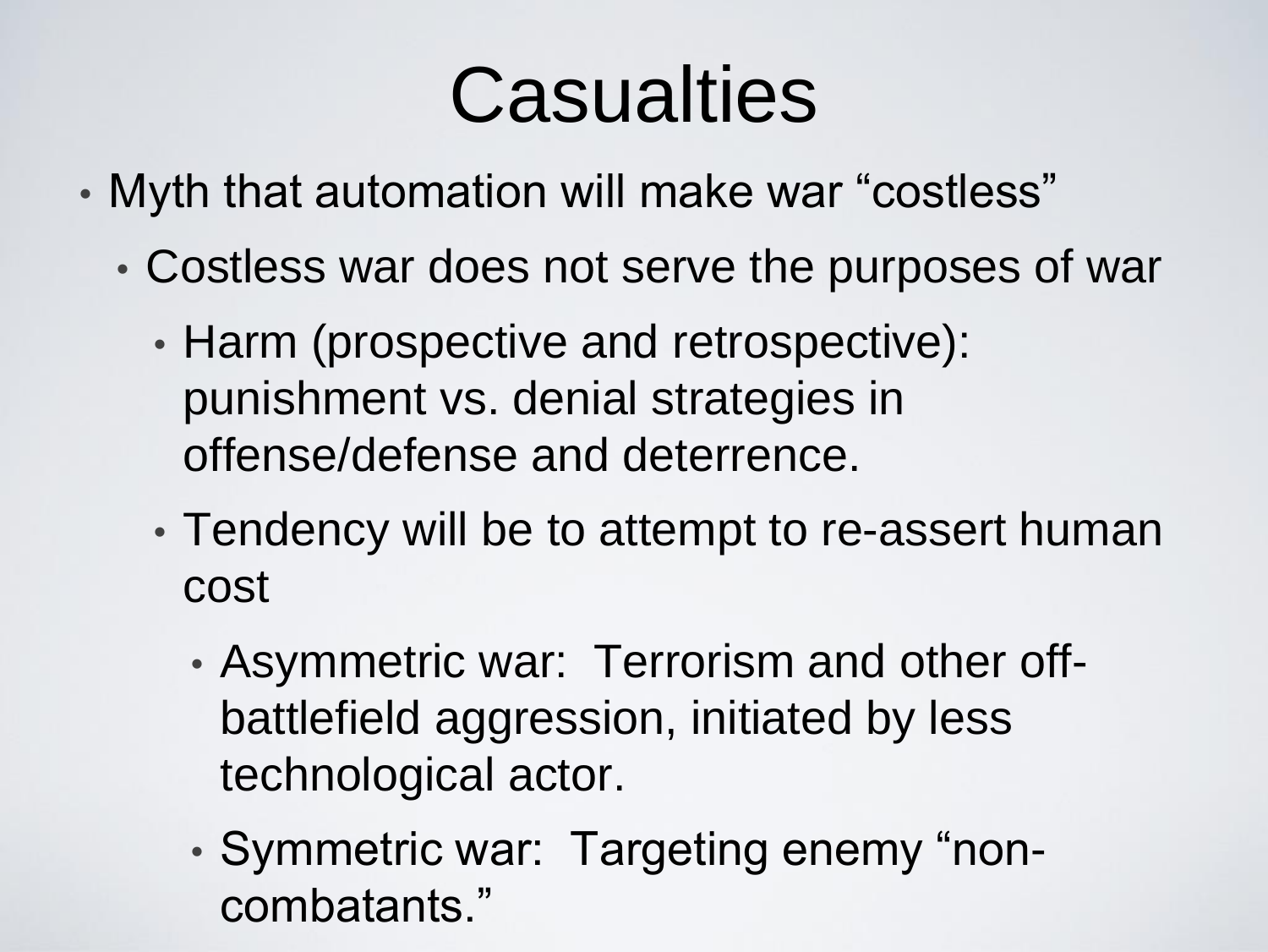#### Scenarios: One-Sided

- Lower (human) cost of war leads to increased aggression
	- Some of the effect absorbed by acquiescence of target
	- Some of effect countered by increased aggression
		- Technological power unchallenged where it is resolved
		- Tendency to intervention in more marginal places
		- Reduced exposure to casualties balanced by reduced willingness to absorb large numbers of casualties
	- Net effect uncertain: increased uncertainty increases instability and probability that challenges lead to warfare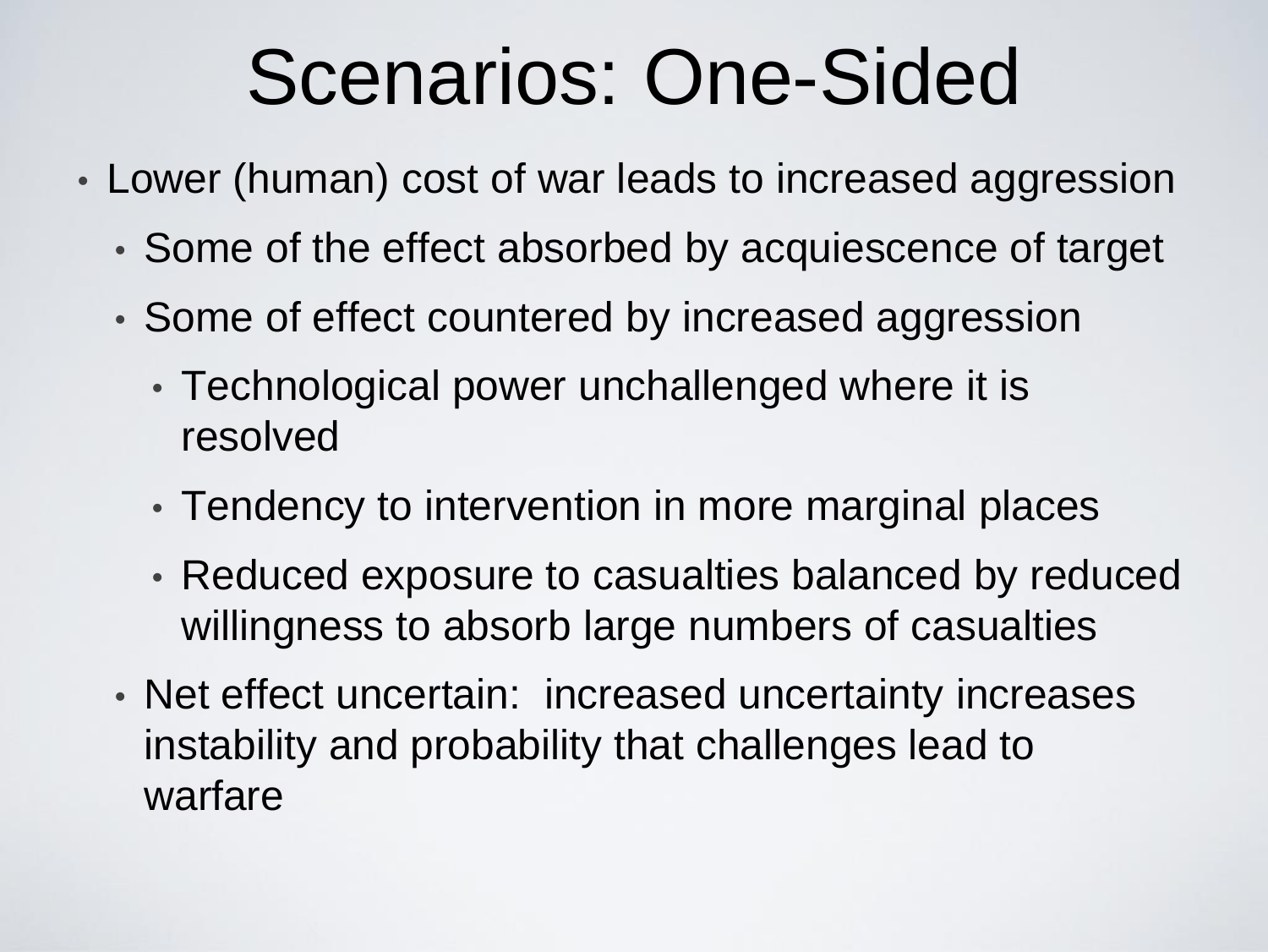## Scenarios: One-Sided II

- Lower exposure + greater sensitivity creates asymmetry:
	- Technological initiator must anticipate low battlefield casualties in order to be willing to intervene.
	- Less technological target must seek to maximize opponent's battlefield casualties in order to prevail.
- Net effect depends on:
	- Willingness of target to resist, imposing casualties
	- Ability of initiator to protect its forces from harm
	- Resolve of initiator to persist despite casualties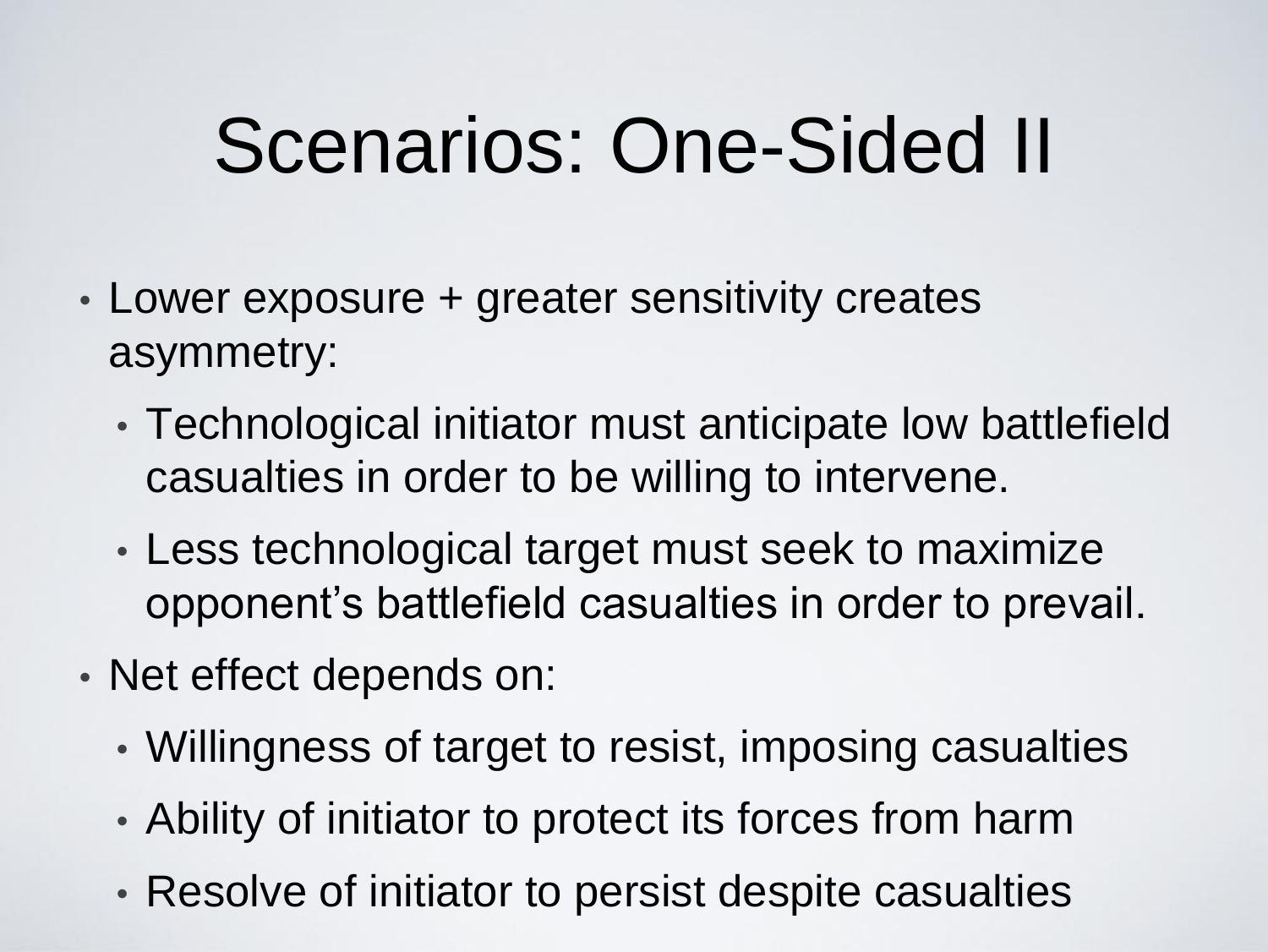## Scenarios: One-Sided III

- One-sided automation of war changes this dynamic
	- Technological initiator *knows* battlefield casualties will be low or possibly even non-existent.
	- Less technological target cannot maximize battlefield casualties, and therefore cannot win on the battlefield.
		- Less technological power must concede at the outset
		- Or find another "battlefield" on which to prevail.
		- Obvious solution is to target enemy noncombatants.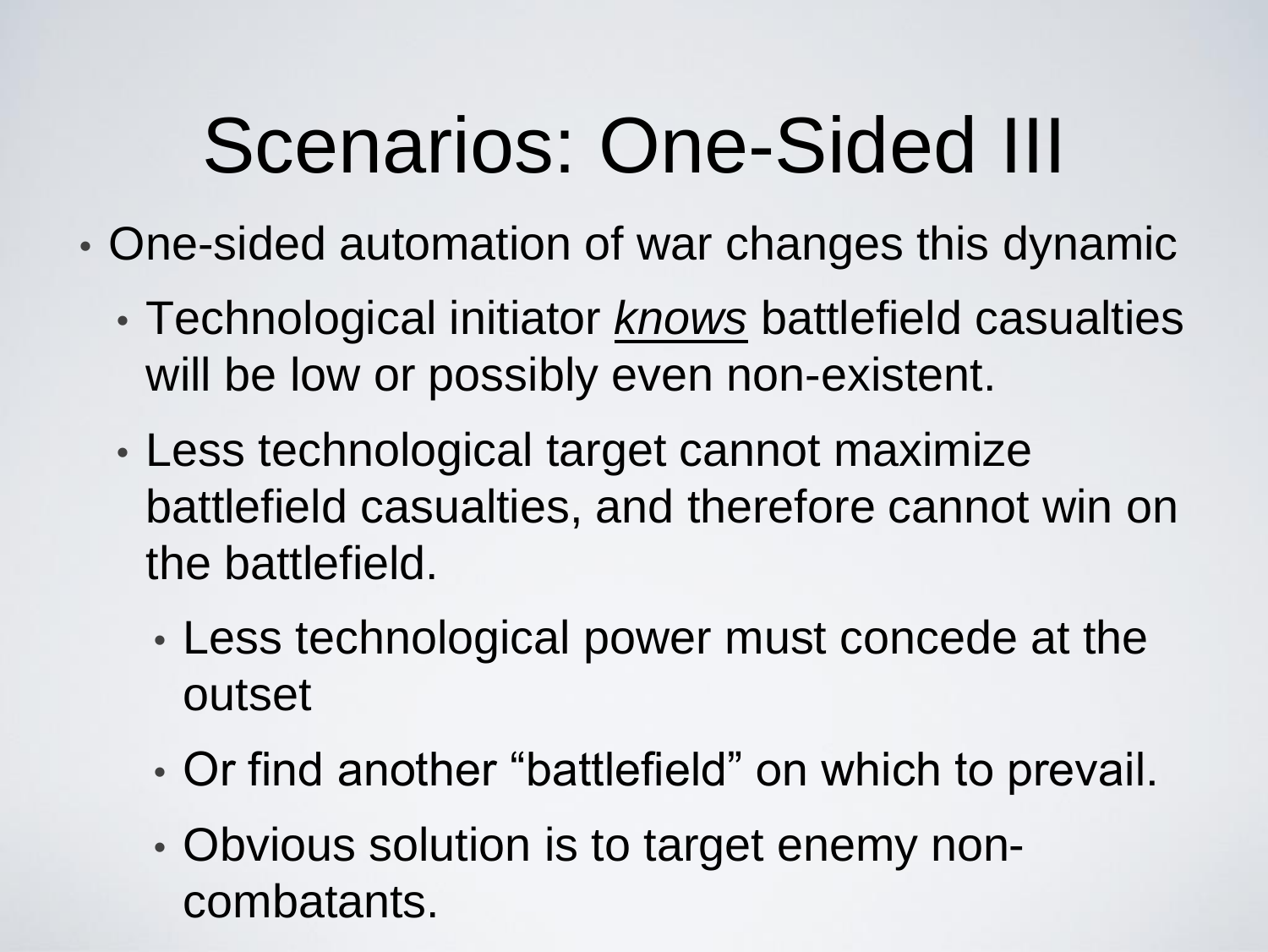## Scenarios: Two-Sided

- Analogue applies when both sides field automated armies.
	- "Winner" of robot wars can declare victory, but still depends on "loser" accepting defeat, making concessions
	- "Limited automated symmetric war" is a dispute among robots. Winner is side with the most successful robots.
	- "Unlimited automated symmetric war" involves killing civilians. Winner is side that convinces opponent to quit.
		- May be side with best robots, but punishment is an inherently contingent strategy -- the loser decides.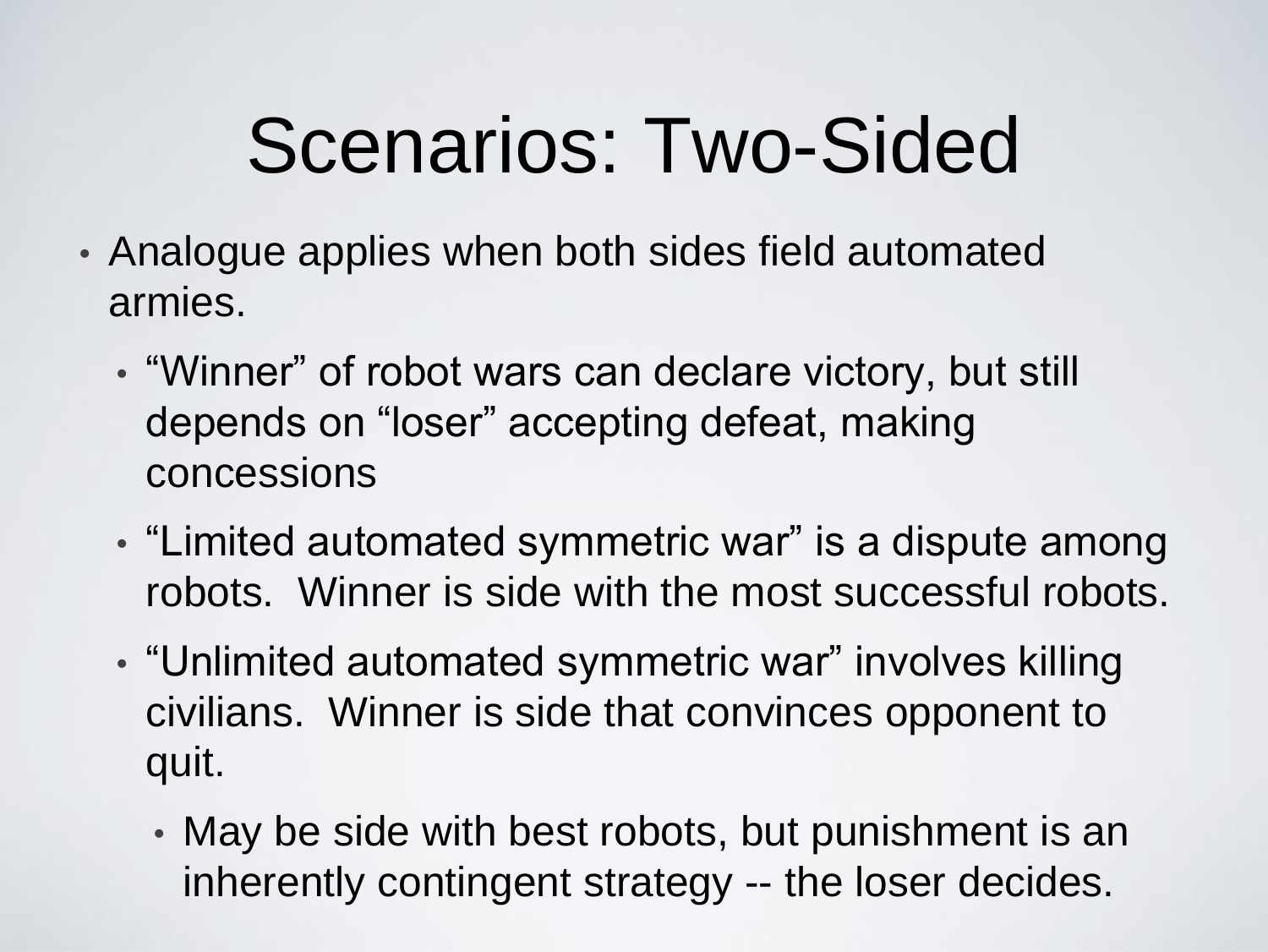## Scenarios: Two-Sided II

- Additional implications:
	- Appeal of denial strategies in warfare and low cost of automated occupation could see the reemergence of territorial aggression, possible new age of imperialism.
	- Paradoxical need to target civilians to win automated wars suggests evolution in norms about military force.
		- The side that only strikes combatants will lose can make an analogy to strategic bombing during WWII.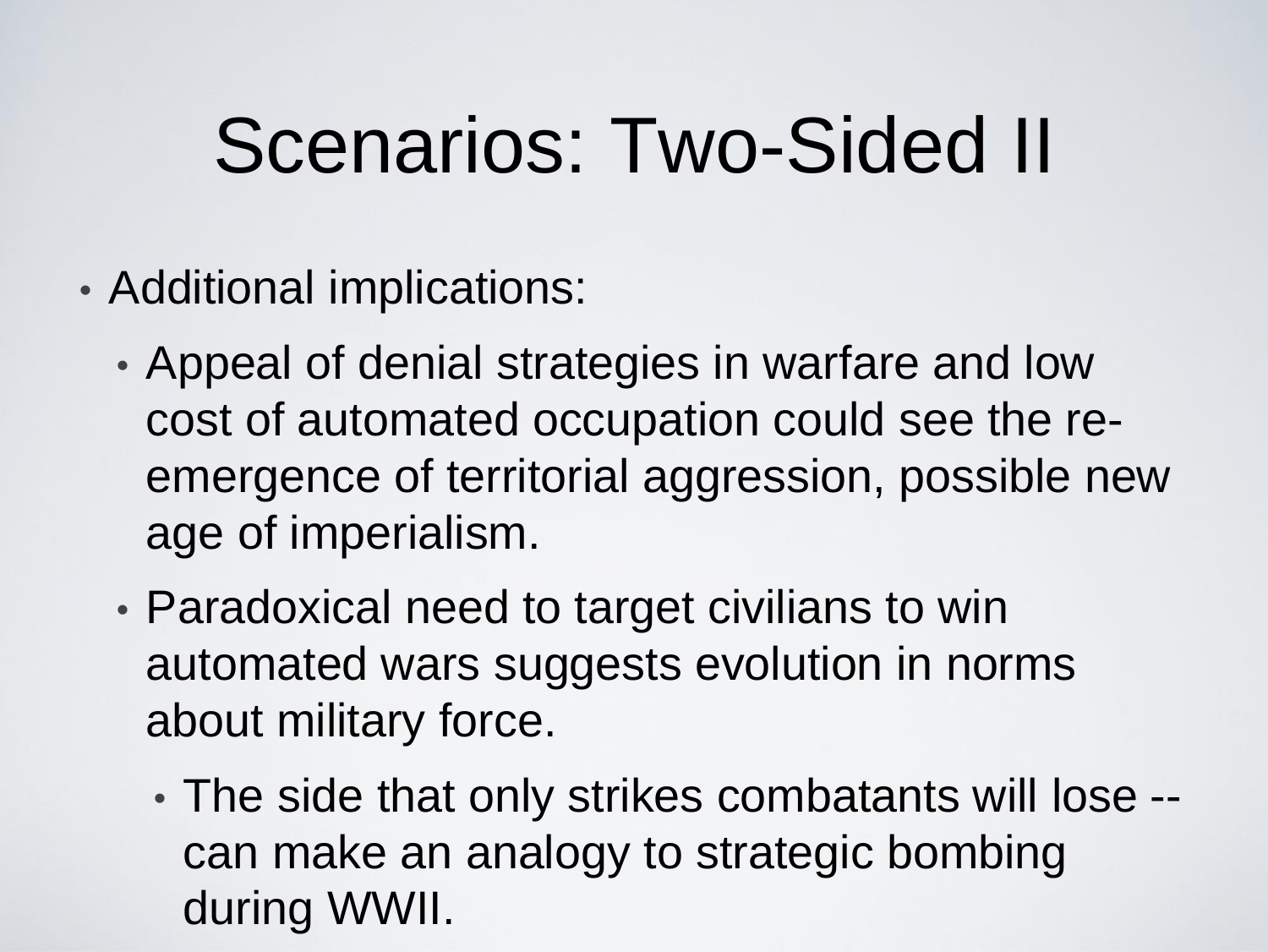#### Interim step

- Full military automation is farther than many suspect...
	- There will be important twists and turns along the way
		- Perhaps one of the most salient involves the effects of automation in redefining and diffusing marksmanship
		- *Precision Guided Firearm* (Austin TX) has developed technology advertised as "democratizing accuracy."
			- Very quickly allows inexperienced shooters to fire like experienced marksman -- dramatic implications.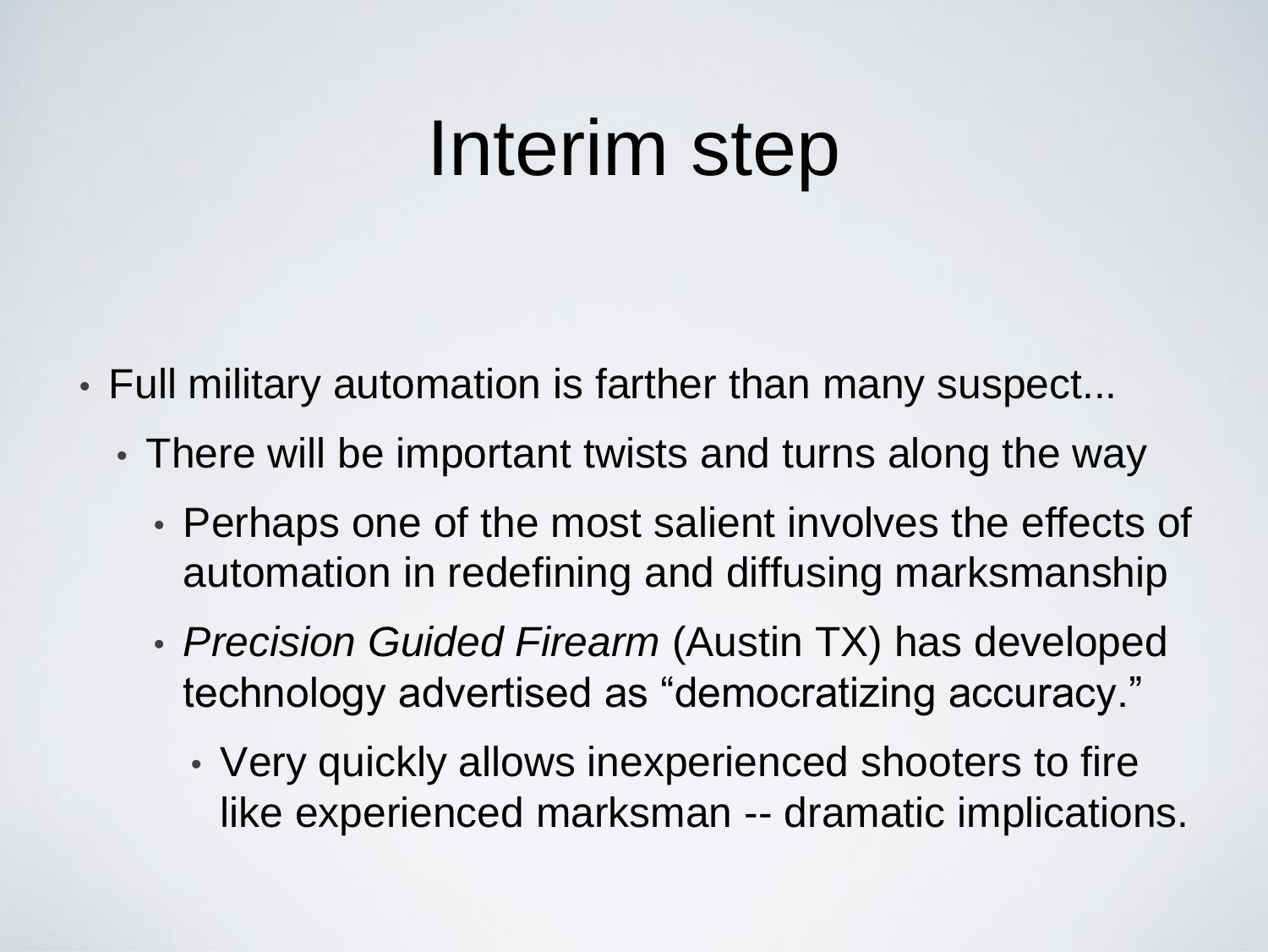#### Interim step II

- Effect of "marksmanship for dummies" is to upset the balance forged by technological powers post WWII.
	- Example: Mogadishu
	- Substituting quality for quantity allows advanced nations to wield influence in many places with relatively little cost or exposure to human casualties.
	- "Democratizing accuracy" adjusts this balance in favor of those forces that are less willing/able to cultivate marksmanship/invest in elite forces.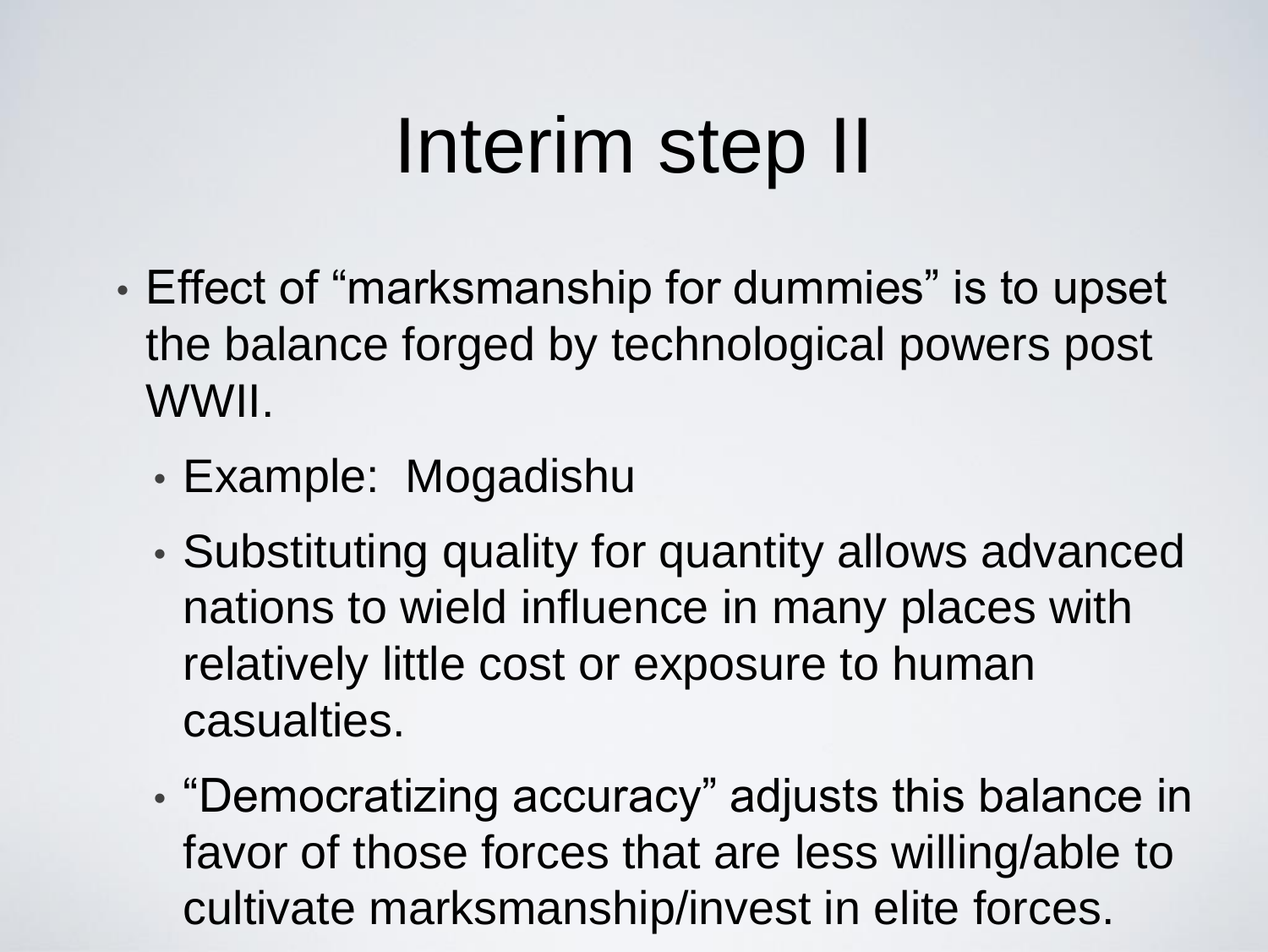#### Conclusion

- War has always been changing. A big part of the craft of the soldier is understanding this and staying ahead of innovation initiated by others. This is why governments spend enormous sums of new weapons and on training soldiers.
- What is different about military automation?
	- Possible elimination of battlefield casualties
- How does this matter?
	- Several changes in political calculus of war.